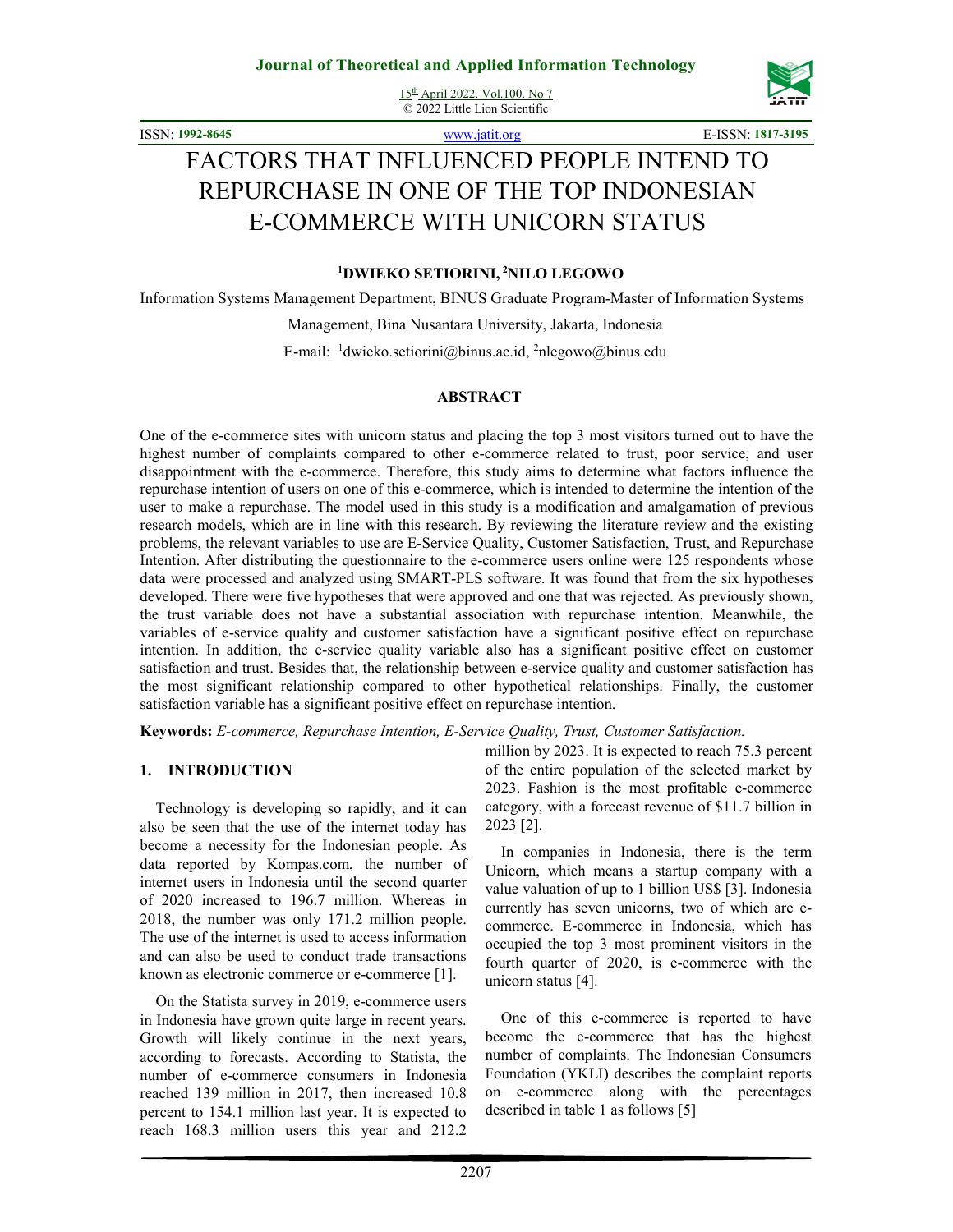

| <b>ISSN: 1992-8645</b>            |                    |  |  |  |  |  |
|-----------------------------------|--------------------|--|--|--|--|--|
| Table 1: Total Customer Complains |                    |  |  |  |  |  |
| Complaints                        | Precentage $(\% )$ |  |  |  |  |  |
| Item not received                 | 28,2%              |  |  |  |  |  |
| Order not according to            | 15,3%              |  |  |  |  |  |
| spesifications                    |                    |  |  |  |  |  |
| Refund                            | 15,3%              |  |  |  |  |  |
| <b>Transaction System</b>         | 12,8%              |  |  |  |  |  |
| <b>Fraud Case</b>                 | 12%                |  |  |  |  |  |
| <b>System Server</b>              | 5,1%               |  |  |  |  |  |
| <b>Account Hijacking</b>          | 2,5%               |  |  |  |  |  |
| System                            |                    |  |  |  |  |  |
| Other                             | 8,8%               |  |  |  |  |  |

15th April 2022. Vol.100. No 7 © 2022 Little Lion Scientific

#### ISSN: **1992-8645** www.jatit.org E-ISSN: **1817-3195**

#### **2. LITERATURE REVIEW**

#### **2.1 E-Commerce**

E-Commerce is an online platform considered a technology solution for small sellers or retailers [11]. There are seven forms of ecommerce, which are as follows [12] :

- (1) Business-to-Business (B2B) Electronic transactions are carried out between companies, goods, and services, usually used by traditional producers and traders.
- (2) Business-to-Consumer (B2C)

Business people carry out this type of business to consumers, which is where the company sells products to users or so-called consumers. Therefore, e-commerce continues to overgrow so that the emergence of websites.

- (3) Customer-to-Customer (C2C) All electronic product transactions between customers are included in this form of ecommerce transaction.
- (4) Consumer-to-Business (C2B) C2B is a business model that allows someone to offer products or services owned by his company to other companies, and the company can buy the products or services offered.
- (5) Business-to-Administration (B2A) E-commerce Business to Government refers to all online transactions between enterprises and government entities (B2A). Through egovernment, the government's engagement in this type of e-commerce has grown in recent years.
- (6) Consumer-to-Administration (C2A) All online transactions between people and governmental agencies fall under the Consumer to Administration category (C2A)
- (7) Online-to-Offline (O2O) This type has the aim of attracting consumers through online media to go shopping at physical stores. This type combines e-commerce and shopping at physical retail. When a buyer puts an online shopping order on the seller's website and subsequently picks up the products, he purchases directly at the company's nearest location. Many conventional retail activities have been displaced by e-commerce, but there are still some aspects of physical learning that cannot be accomplished by digital means.

In e-commerce, repurchase intention has become a determinant of success in companies in expanding their market share [6]. Several other sources state that e-commerce has made it difficult for consumers and also harmed consumers. Besides that, other consumers say that problems with service quality have caused these consumers to feel tired of shopping again on e-commerce [7]–[9].

In a previous study conducted by Pham & Ahammad in 2017, it was found that online customer satisfaction leads to repurchase intention and the possibility of customers making positive recommendations to others. However, customers are unwilling to pay more [10]—research showing that several factors can influence repurchase intention on online learning. By looking at previous research which has shown that repurchase intention can be influenced by several factors in different objects, this study contributes by using several variables from relevant previous studies to be able to measure user intentions to repurchase on the ecommerce.

The main purpose of the study was to measure user intent in making buybacks on the same ecommerce, by contributing to increasing the influence of those factors through recommendations to that e-commerce.

After identifying the problem and reviewing related theories, researchers conducted a compounding of models that referred to previous research and relevant variables. The questionnaires in this study were distributed to the e-commerce users, with regional domiciles in Jakarta, Bogor, Depok, Tangerang, and Bekasi. If the data has been collected, then the data will be cleaned first to proceed to the analysis stage. If the data is clean, then data analysis will be carried out to measure the effect of the variables used.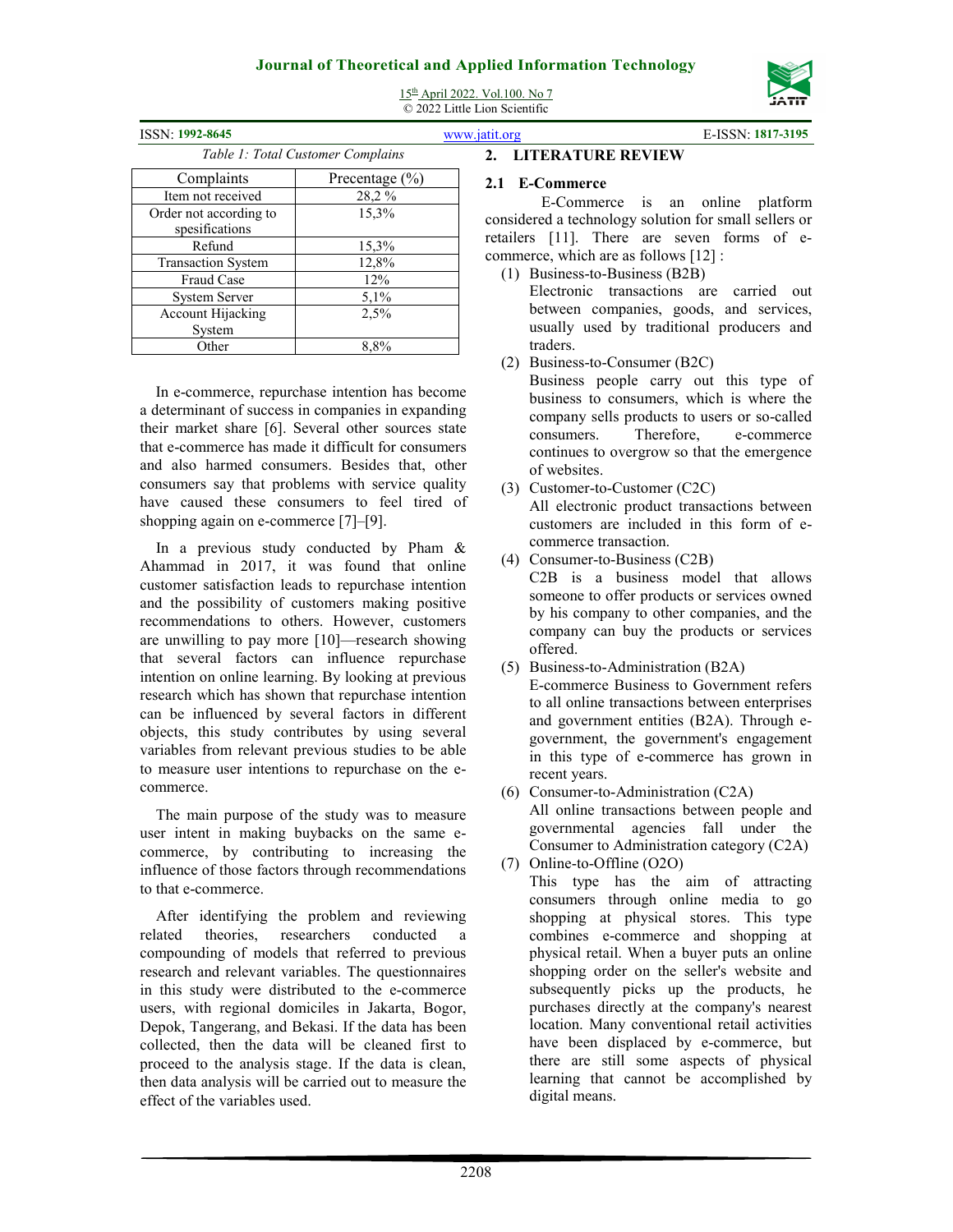

15th April 2022. Vol.100. No 7 © 2022 Little Lion Scientific

| ISSN: 1992-8645 | WWW 1911 oro |  |  | E-ISSN: 1817-3195 |  |
|-----------------|--------------|--|--|-------------------|--|
|                 | $-$          |  |  |                   |  |

#### **2.2 Trust**

Dabholkar and Sheng in 2012 [13] believe that customers have trusted service providers because these service providers have provided benefits. Customers' trust has encouraged the growth of consumer commitment to service providers since they have had great experiences with a product or service. [14]. According to [15] Whenever the party trusts the other, business transactions between two or more parties are conceivable. Consumers are more inclined to buy if they have a high level of confidence in a shopping site [16].

#### **2.3 Customer Satisfaction**

Satisfaction refers to a person's sentiments of joy or disappointment as a result of comparing a product's or service's perceived performance to expectations [17]. The goal of such a term is to convey that if a product or service fails to meet the client's expectations, the consumer is displeased. Customers might be happy if performance exceeds expectations. Customer satisfaction can be linked to another sensation, notably emotion, when it comes to addressing the wants and expectations of customers. According to [18], traditionally, satisfaction has been defined as phenomenon-based cognition. Cognition is linked to expectations or paradigms, which convey expectations generated from consumer ideas about the degree of performance of a specific product or service. Customer satisfaction is also connected to the quantity and direction of dissatisfaction, which shows the difference between a purchase and postuse or product/service performance ratings and expectations held previous to purchase.

#### **2.4 E-Service Quality**

E-service quality is a type of electronic service that is used to make shopping, purchasing, and delivering items and services more efficient. [19]. The quality of electronic services is essential to determine the success and failure of e-commerce. However, it is also essential in providing an experience to consumers, where consumers will feel the internet is more than just an interactive flow of information [20]. With superior e-Service quality, it can meet consumer expectations, giving rise to the satisfaction that can influence consumers to make purchases [21].

### **2.5 Repurchase Intention**

Repurchase intention leads to the possibility of a consumer repurchasing through an

online store and can be the primary determinant of purchase action [22]. According to [23] repurchase intention can be one of the things that companies need to pay attention to compete with a competitive advantage.

According to Paulo Rita, Tiago Oliveira, and Almira Farisa's 2019 study on the impact of eservice quality and customer satisfaction on consumer behavior in online purchasing, there is a link between customer satisfaction and customer satisfaction trust on repurchase intention. Furthermore, it was shown that the overall quality of e-services is related to client pleasure and trust [24].

A similar study was also conducted by Zhigang Li, Qian Zeng, and Xiaole Cheng. In 2019 with a similar study entitled Mechanism Study of Repurchase Intention illustrates that The quality of e-services is connected to the intention to repurchase. In addition, E-Satisfaction is linked to Repurchase Intention. [25].

#### **3. METHODOLOGY**

#### **3.1 Research Model and Hypothesis**

The model utilized in this study comprises four variables: three independent variables (E-Service Quality, Trust, and Customer Satisfaction) and one dependent variable (Repurchase Intention). Previous study [25] shown a favorable association between e-service quality and repurchase intention. According to Paulo Rita, Tiago Oliveira, and Almira Farisa's 2019 study on the impact of eservice quality and customer satisfaction on consumer behavior in online purchasing, there is a link between customer satisfaction and customer satisfaction trust on repurchase intention. Furthermore, it was shown that the overall quality of e-services is related to client pleasure and trust [26]. The relationship between E-Service Quality and Customer Satisfaction, as in previous studies, with the existence of superior e-Service quality, can meet consumer expectations to lead to the satisfaction that can influence consumers to make purchases [21]. Furthermore, the association between customer satisfaction and repurchase intention, as established in prior research, implies that when consumers are happy with the items or services they acquire, they are more likely to purchase from the same source again [24]. The relationship between Trust and Repurchase Intention, as in previous research, states that if consumers have a high level of trust in a shopping site, it will be more likely that consumers intend to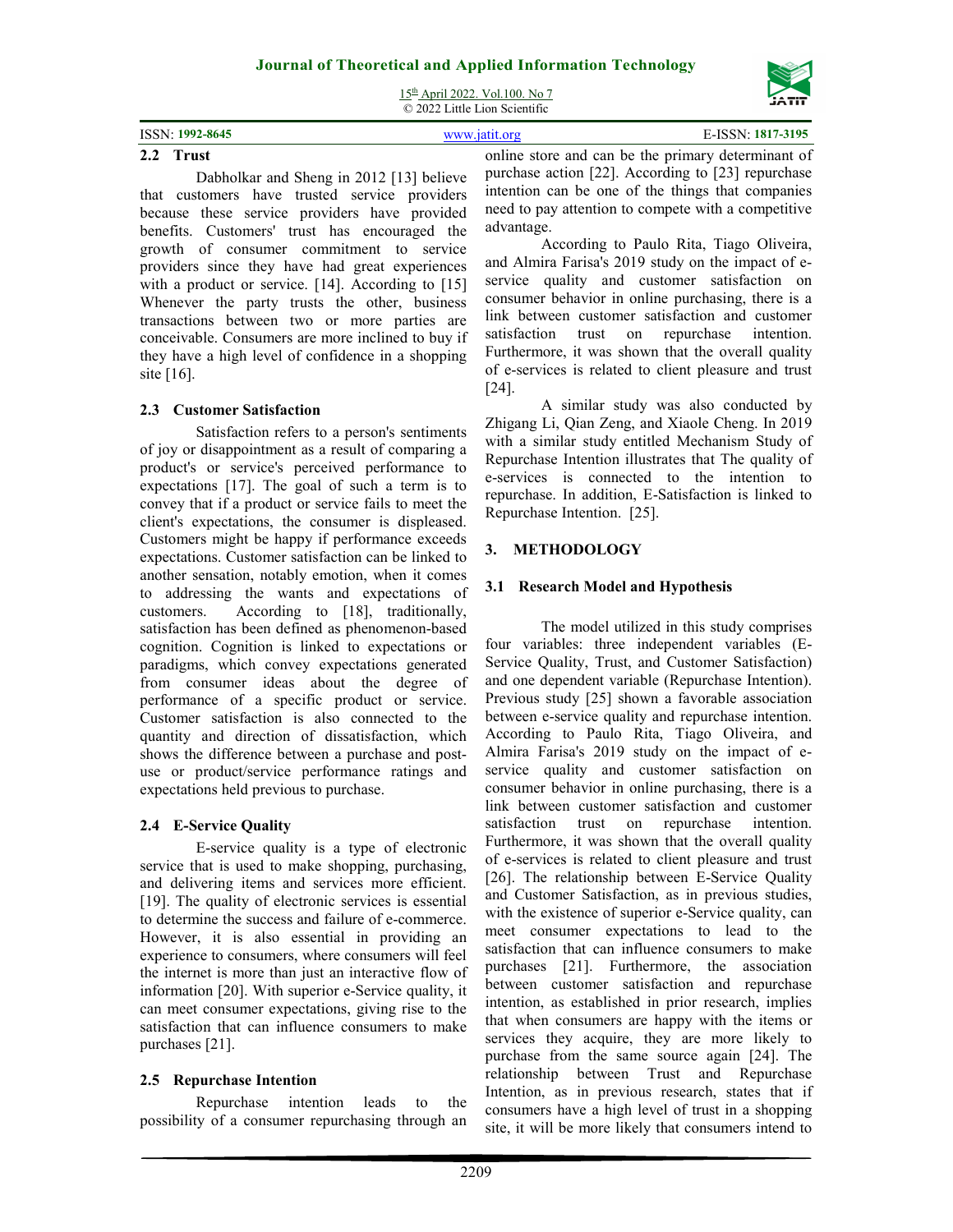

15th April 2022. Vol.100. No 7 © 2022 Little Lion Scientific

| ISSN: 1992-8645 |     |  |  | www.jatit.org |     |  |  |  | E-ISSN: 1817-3195 |
|-----------------|-----|--|--|---------------|-----|--|--|--|-------------------|
| ______<br>__    | $-$ |  |  |               | $-$ |  |  |  |                   |

buy [16]. Furthermore, like in earlier study, the link between Customer Satisfaction and Trust demonstrates that there is an effect of customer satisfaction on trust, with the higher the degree of satisfaction, the higher the level of trust [27].

Based on the findings of the literature review, the researchers suggest the research model depicted in figure 1 as follows :



*Figure 1: Research Model*

#### **3.3 Population & sample**

**H1**: E-Service Quality has a positive and significant influence on the Repurchase Intention of E-Commerce Users

**H2**: E-Service Quality has a positive and significant influence on the Trust of E-commerce users.

**H3**: E-Service Quality has a positive and significant influence on Customer Satisfaction of E-commerce users.

**H4**: Customer's Satisfaction has a positive and significant effect on the Repurchase Intention of E-Commerce users.

**H5**: Trust has a positive and significant effect on the Repurchase Intention of E-commerce users

**H6**: Customer's Satisfaction has a positive and significant influence on the Trust of E-commerce users.

#### **3.2 Data collection**

Data collection is done using a questionnaire. This collection of questionnaires is distributed online by distributing it through social media and messenger applications.

The data obtained through the distribution of online questionnaires is an assessment of respondents with a Likert scale and produces variable measurements on an interval scale. Respondents were asked to rate a statement on a 5 point Likert scale  $(1 =$  Strongly disagree to  $5 =$ strongly agree).

This study's demographic consists of ecommerce consumers in Jakarta, Bogor, Depok, Tangerang, and Bekasi, Indonesia. It is taking the number of samples according to Hair's [28] theory, which specifies that the minimum number of samples should be at least five times the number of observations of the variables to be studied.

The population used in this study is ecommerce users in Indonesia in Jakarta, Bogor, Depok, Tangerang, and Bekasi. It is taking the number of samples using the theory according to Hair [28] which states that to determine the minimum number of samples at least five times the number of observations of the variables to be analyzed. So, in this study, it can be concluded that the sampling follows the statement on hair, namely the number of indicators multiplied by 5.

23 (indicator) 
$$
x 5 = 115
$$
 Sample.

The sample that will be used in this study is a minimum of 115 respondents.

#### **3.4 Data Analysis**

To perform data analysis, researchers used Smart PLS 3.3.2 software. This research conducted validity test, reliability test, inner model measurement, and hypothesis testing. Each test is described as follows.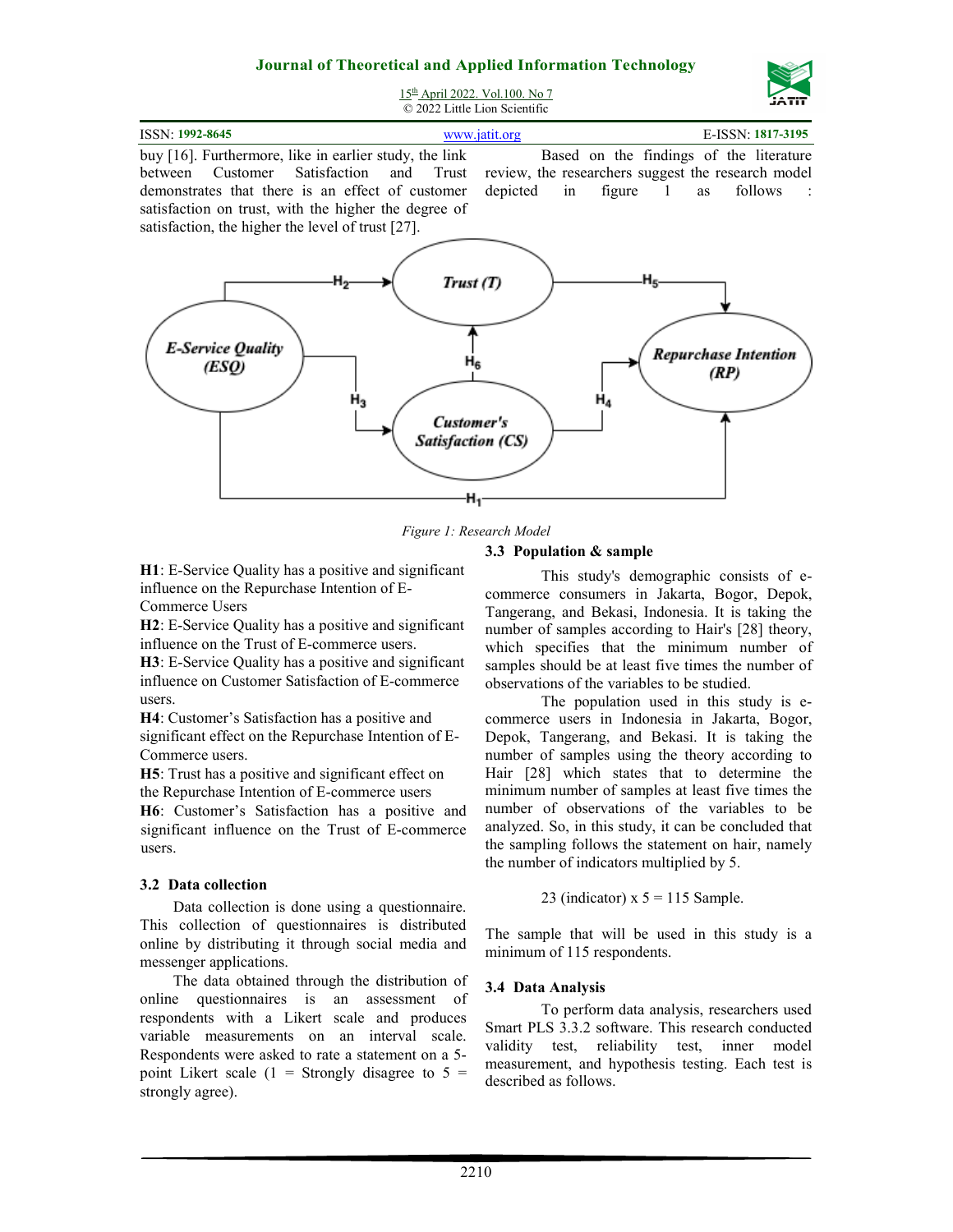15th April 2022. Vol.100. No 7



# ISSN: **1992-8645** www.jatit.org E-ISSN: **1817-3195**

#### **3.4.1 Validity Test**

The first validity test is measured by using a loading factor. According to Joe F Hair et al. in 2011 [28] these values correlate with the indicators and their constructs. The low loading value on the indicator illustrates that the indicator does not work on its measurement model. The expected loading value is greater than 0.7 so that the questionnaire items can be said to be valid.

In addition, the measurement of validity by measuring the Average Variance Extracted. For each build, an outstanding Average Variance Extracted (AVE) value of larger than 0.5 is required [29]. So, in order to establish the validity of the construct using the AVE value, the choice is made on the assumption that an AVE greater than 0.50 is considered legitimate.

Cross Loading also includes the result value for the validity test. The value of discriminative validity is that the cross-loading factor value determines that a construct has an adequate discriminant. To discover out, compare the loading value of the target construct to more than the loading value of the construct [28].

#### **3.4.2 Reliability Test**

In testing reliability, this study uses Cronbach's Alpha values, the basis for decision making in Cronbach's alpha, namely the questionnaire items can be said to be reliable, if the Cronbach's Alpha value is greater than 0.70

#### **3.4.3 Pengukuran Inner Model**

This study uses the R-Square value as a measurement of the inner model. Changes in the Rsquare value, according to [29], are used to explain whether particular independent latent variables have a substantive influence on the latent dependent variable. The value of R-square (R2) ranges from 0 to 1. The value of R2 can be said to be good if it is above 0.5 [30].

### **3.4.4 Pengujian Hipotesis**

Path coefficients are used in this study to assist identify the strength of the association between variables.

To find out is there a significant relationship between the latent variables or not. According to Hair [31], the T-Statistic value can be significant if the value is greater than 1.95 with a significance level of 5%. Decision-making for hypothesis testing is that if the P-Value value is smaller than the Alpha value, reject H0. Otherwise,

if the P-Value value is greater than the Alpha value, then accept H0.

#### **4. RESULT AND DISCUSSION**

This study has collected 125 valid respondents. The respondent follows the needs of the questionnaire, namely e-commerce users who have made more than one transaction and intend to make a repurchase. In this study, it was found that male users use e-commerce more than women. In addition, it can be seen that the most age range who use e-commerce is 15-25 years old. The most dominating occupation of the respondents who use e-commerce is as a student. In addition, the users who use e-commerce the most are domiciled in Jakarta. As many as 88 respondents out of 125 claimed to have made more than one transaction and had the intention to make a repurchase, and the rest could make a repurchase. The demographics of the respondents are described in table 2 below

*Table 2: Demographics of Respondent*

| Category  | Description | Frequenc       | Precentag |  |
|-----------|-------------|----------------|-----------|--|
|           |             | У              | e(%)      |  |
| Gender    | Woman       | 45             | 36        |  |
|           | Man         | 80             | 64        |  |
|           | $15 - 25$   | 99             | 79,2      |  |
|           | $26 - 35$   | 10             | 8         |  |
| Age       | $36 - 45$   | 8              | 6,4       |  |
|           | $46 - 60$   | 6              | 4,8       |  |
|           | $>60$       | $\overline{2}$ | 1,6       |  |
|           | Collage     | 59             |           |  |
|           | Student     |                | 47,2      |  |
|           | Civil       | 11             |           |  |
|           | Employee    |                | 8,8       |  |
|           | Private     | 33             | 26,4      |  |
| Job       | Employee    |                |           |  |
|           | Entrepreneu | 6              | 4,8       |  |
|           | r           |                |           |  |
|           | Not         | 6              | 4,8       |  |
|           | Working     |                |           |  |
|           | Other       | 10             | 8         |  |
|           | Jakarta     | 88             | 70,4      |  |
|           | Bogor       | 6              | 4,8       |  |
| City      | Depok       | 10             | $8\,$     |  |
|           | Tangerang   | 14             | 11,2      |  |
|           | Bekasi      | 7              | 5,6       |  |
| Intention | Yes         | 88             | 70,4      |  |
| to        |             |                |           |  |
| Repurcha  | Maybe       | 37             | 29,6      |  |
| se        |             |                |           |  |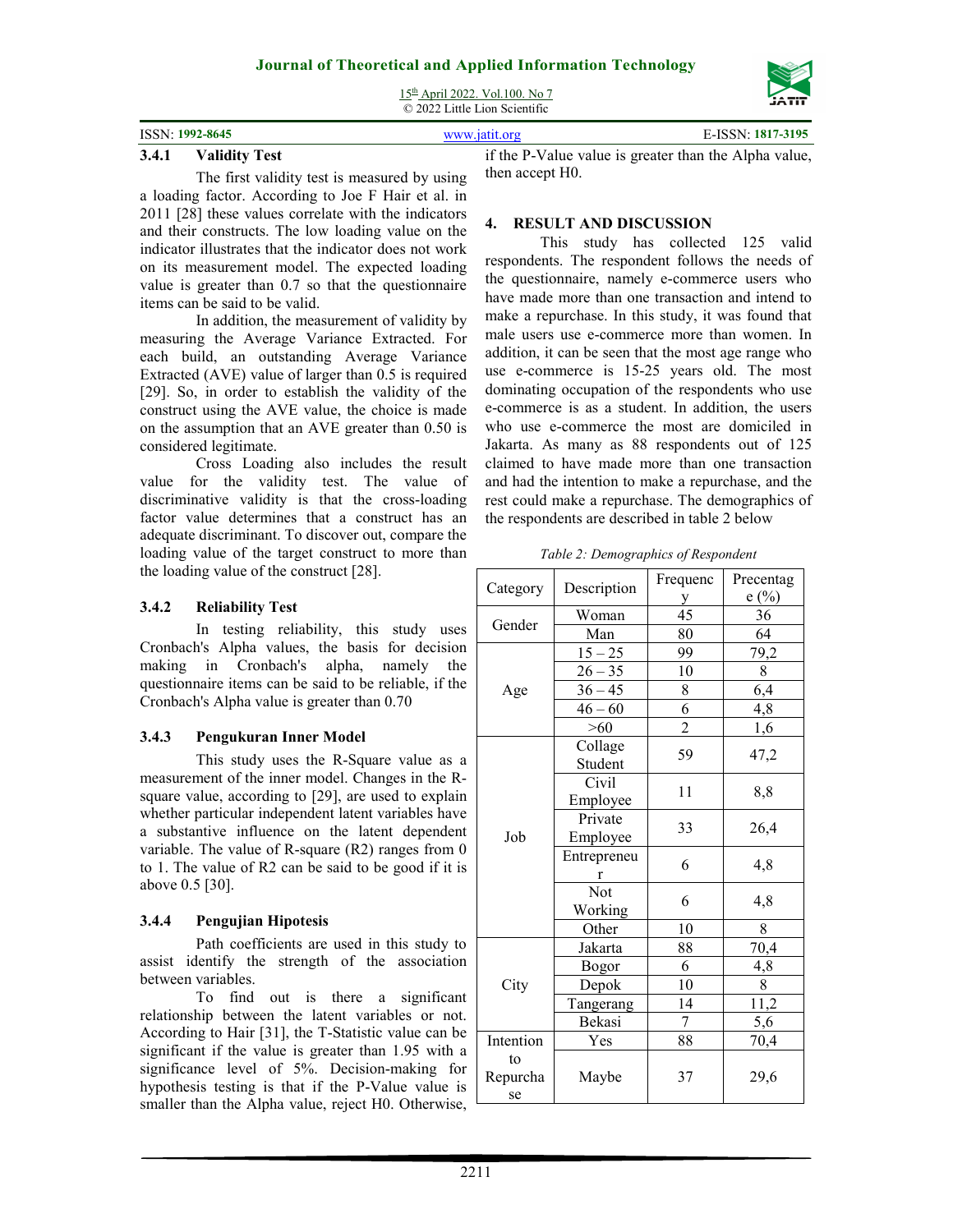

15th April 2022. Vol.100. No 7 © 2022 Little Lion Scientific

| 1551Y. 1994 <del>-0045</del><br>www.ia                       |
|--------------------------------------------------------------|
| 4.1 Variabel Pengukur                                        |
| In this study, the authors used three                        |
| independent variables, namely E-Service Quality              |
| $(X1)$ , Trust $(X2)$ , and Customer's Satisfaction $(X3)$ . |
| In addition, researchers also use Repurchase                 |
| Intention as the dependent variable (Y). The                 |
| following is the measure of each of the variables            |
| used, described in table 3:                                  |

| Construct                |                  | Item                        |
|--------------------------|------------------|-----------------------------|
|                          | ESQ1             | Availibility Customer       |
|                          |                  | Service                     |
|                          | ESQ <sub>2</sub> | Quick Service               |
|                          | ESQ3             | Return handling             |
| <b>E-Service</b>         |                  | Satisfaction with the       |
| Quality                  | ESQ4             | Service                     |
|                          | ESQ <sub>5</sub> | <b>Transaction Security</b> |
|                          | ESQ6             | Personal Information        |
|                          | ESQ7             | <b>Security Feature</b>     |
|                          | ESQ8             | Misuse Information          |
|                          | ESQ9             | <b>Timeliness Delivery</b>  |
|                          | T1               | Trustworthy                 |
| Trust                    | T2               | Committed                   |
|                          | T <sub>3</sub>   | Confidence                  |
|                          | CS <sub>1</sub>  | <b>Expected Service</b>     |
| Customer<br>Satisfaction | CS <sub>2</sub>  | <b>Buying Experience</b>    |
|                          | CS <sub>3</sub>  | Loyal                       |
|                          | RP1              | More Purchase in the        |
| Repurchase               |                  | future                      |
| Intention                | RP <sub>2</sub>  | Repeat Use                  |
|                          | RP3              | Recommend to others         |

#### **4.2 Validity Test**

Measurement of validity test with Convergent Validity can be assessed using the value of loading factor, Average Variance Extracted (AVE), and Cross Loading.

The Loading Factor process occurred three times in this test. This process caused several indicators to be eliminated because they were invalid. The results of the process have been described in Tables 4-6 as follows.

| Construct               | Items           | Loading<br>Factor | Result |
|-------------------------|-----------------|-------------------|--------|
|                         | RP <sub>1</sub> | 0,925             | Valid  |
| Repurchase<br>Intention | RP <sub>2</sub> | 0,921             | Valid  |
|                         | RP <sub>3</sub> | 0,924             | Valid  |
| Customer                | CS <sub>1</sub> | 0,858             | Valid  |
| Satisfaction            | CS <sub>2</sub> | 0.878             | Valid  |

| ISSN: 1992-8645             |                  |                                                              | www.jatit.org |                  |       | E-ISSN: 1817-3195 |
|-----------------------------|------------------|--------------------------------------------------------------|---------------|------------------|-------|-------------------|
| 4.1 Variabel Pengukur       |                  |                                                              |               | CS <sub>3</sub>  | 0,808 | Valid             |
|                             |                  | In this study, the authors used three                        |               | ESQ1             | 0.555 | Invalid           |
|                             |                  | independent variables, namely E-Service Quality              |               | ESQ <sub>2</sub> | 0.610 | Invalid           |
|                             |                  | $(X1)$ , Trust $(X2)$ , and Customer's Satisfaction $(X3)$ . |               | ESQ3             | 0.627 | Invalid           |
|                             |                  | In addition, researchers also use Repurchase                 |               | ESQ4             | 0.689 | Invalid           |
|                             |                  | Intention as the dependent variable (Y). The                 |               | ESQ <sub>5</sub> | 0.778 | Valid             |
|                             |                  | following is the measure of each of the variables            |               | ESQ6             | 0.691 | Invalid           |
| used, described in table 3: |                  |                                                              | E-Service     | ESQ7             | 0714  | Valid             |
|                             |                  |                                                              | Quality       | ESQ8             | 0.702 | Valid             |
|                             |                  | Table 3: Variabel Measurement                                |               | ESQ9             | 0.690 | Invalid           |
| Construct                   |                  | Item                                                         |               | ESQ10            | 0.642 | Invalid           |
|                             |                  | <b>Availibility Customer</b>                                 |               | ESQ11            | 0.629 | Invalid           |
|                             | ESQ1             | Service                                                      |               | ESQ12            | 0.673 | Invalid           |
|                             | ESQ <sub>2</sub> | Quick Service                                                |               | ESQ13            | 0.660 | Invalid           |
|                             | ESQ3             | Return handling                                              |               | ESQ14            | 0.712 | Valid             |
|                             |                  | Satisfaction with the                                        |               | T1               | 0,784 | Valid             |
| E-Service                   | ESQ4             | Service                                                      | Trust         | T <sub>2</sub>   | 0.811 | Valid             |
| Quality                     | ESQ5             | <b>Transaction Security</b>                                  |               | T <sub>3</sub>   | 0,806 | Valid             |
|                             |                  |                                                              |               |                  |       |                   |

There are ten invalid loading factor results on the E-Service Quality variable because the results are less than 0.7. Then do the elimination in the first test, the results of which have been described in table 5 below

|  |  | Table 5: Result of Loading Factor on Second Process |
|--|--|-----------------------------------------------------|
|--|--|-----------------------------------------------------|

| Construct                | <b>Items</b>     | Loading<br>Factor | Result  |
|--------------------------|------------------|-------------------|---------|
|                          | RP1              | 0,925             | Valid   |
| Repurchase<br>Intention  | RP2              | 0,921             | Valid   |
|                          | RP3              | 0,924             | Valid   |
|                          | CS <sub>1</sub>  | 0,858             | Valid   |
| Customer<br>Satisfaction | CS <sub>2</sub>  | 0,878             | Valid   |
|                          | CS <sub>3</sub>  | 0,808             | Valid   |
|                          | ESQ <sub>5</sub> | 0.778             | Valid   |
| E-Service                | ESQ7             | 0714              | Valid   |
| Quality                  | ESQ8             | 0.702             | Valid   |
|                          | ESQ14            | 0.672             | Invalid |
| Trust                    | T1               | 0,784             | Valid   |
|                          | T <sub>2</sub>   | 0,811             | Valid   |
|                          | T <sub>3</sub>   | 0,806             | Valid   |

When eliminating invalid loading factor results, the ESQ14 variable, which was valid in the first process, becomes invalid because the results have decreased. Then do the re-elimination, the results of which have been described in table 6 as follows: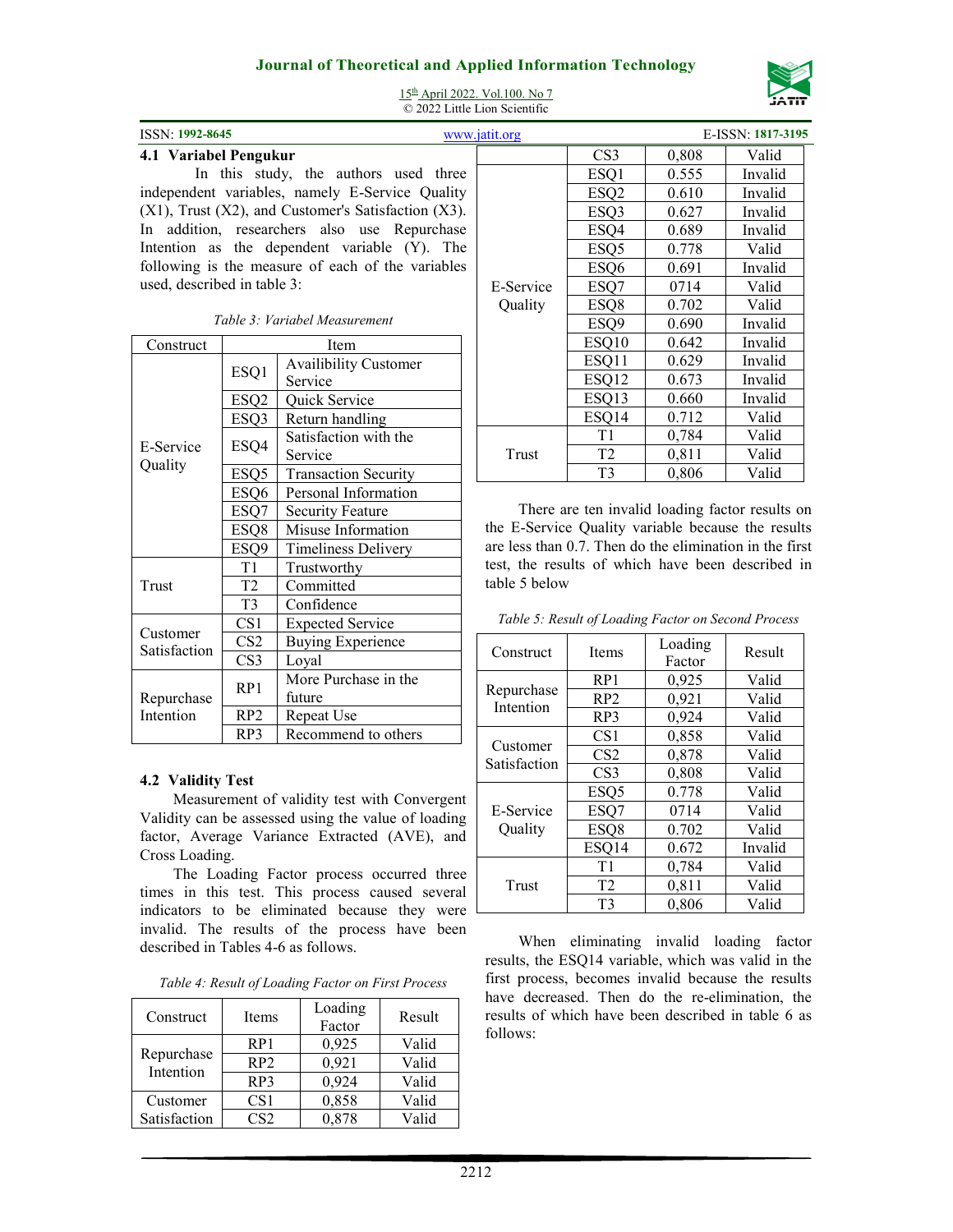## **Journal of Theoretical and Applied Information Technology**  15th April 2022. Vol.100. No 7

© 2022 Little Lion Scientific



| ISSN: 1992-8645                                                |                       |                                                    |        | E-ISSN: 1817-3195<br>www.jatit.org                                                                       |
|----------------------------------------------------------------|-----------------------|----------------------------------------------------|--------|----------------------------------------------------------------------------------------------------------|
|                                                                |                       | Table 6: Result of Loading Factor on Final Process |        | Based on the table above, all the remaining                                                              |
| Construct                                                      | <b>Items</b>          | Loading<br>Factor                                  | Result | indicators have a Loading Factor value of more than<br>0.7, an AVE value of more than 0.5, and the value |
|                                                                | RP1                   | 0,925                                              | Valid  | of the construct relationship with the indicator is                                                      |
| Repurchase                                                     | RP2                   | 0,921                                              | Valid  | greater than the others. Then the remaining                                                              |
| Intention                                                      | RP3<br>0,924<br>Valid |                                                    |        | indicators can be said to be valid.                                                                      |
|                                                                | CS <sub>1</sub>       | 0,858                                              | Valid  |                                                                                                          |
| Customer<br>CS <sub>2</sub><br>Satisfaction<br>CS <sub>3</sub> |                       | 0.878                                              | Valid  | 4.3 Reliability Test                                                                                     |
|                                                                | 0.808                 | Valid                                              |        |                                                                                                          |
|                                                                | ESQ <sub>5</sub>      | 0.778                                              | Valid  | Cronbach's Alpha is used in this study as a                                                              |
| E-Service<br>ESQ7<br><b>Quality</b><br>ESQ8                    |                       | 0714                                               | Valid  | reliability test The following are the results of                                                        |
|                                                                |                       | 0.702                                              | Valid  | reliability testing with Smart PLS in table 9 as                                                         |
|                                                                | T <sub>1</sub>        | 0,784                                              | Valid  | follows:                                                                                                 |
| Trust                                                          | T <sub>2</sub>        | 0,811                                              | Valid  |                                                                                                          |
|                                                                | T <sub>3</sub>        | 0,806                                              | Valid  | Table 9: Reliability Test Result                                                                         |

In the final process, 12 indicators have passed the elimination. The remaining indicators already have a result of more than 0.7, and it can be said that the indicator is valid.

The validity test also measures the Average Variance Extracted. By using the help of Smart PLS Software, it is known to have the results of the AVE value in table 7 as follows:

| Construct                | <b>AVE</b> | Result |
|--------------------------|------------|--------|
| Repurchase               | 0,852      | Valid  |
| Intention (RP)           |            |        |
| Customer                 | 0,720      | Valid  |
| Satisfaction (CS)        |            |        |
| <b>E-Service Quality</b> | 0,791      | Valid  |
| [ESQ]                    |            |        |
| Trust(T)                 |            | Valid  |

*Table 7: Result of Average Variance Extracted*

In addition to the Loading Factor and AVE values, the measurement of the validity test with discriminant validity can be assessed using Cross Loading. The results of the Cross Loading value are described in table 8 below

*Table 8: Result of Cross Loading*

| Items           | <b>RP</b> | CS    | <b>ESO</b> | т     |
|-----------------|-----------|-------|------------|-------|
| RP1             | 0,925     | 0,719 | 0,657      | 0,702 |
| RP2             | 0,921     | 0,716 | 0,668      | 0,669 |
| RP <sub>3</sub> | 0,924     | 0,723 | 0,661      | 0,624 |
| CS <sub>1</sub> | 0,587     | 0,852 | 0,577      | 0.641 |
| CS <sub>2</sub> | 0,647     | 0,872 | 0,621      | 0,709 |
| CS <sub>3</sub> | 0,741     | 0,820 | 0,612      | 0,649 |
| ESO5            | 0,657     | 0,631 | 0,864      | 0,625 |
| ESQ7            | 0,594     | 0,634 | 0,906      | 0,645 |
| ESO8            | 0,662     | 0,636 | 0,898      | 0,653 |
| T <sub>1</sub>  | 0,524     | 0,572 | 0,444      | 0,784 |
| T <sub>2</sub>  | 0,506     | 0,602 | 0,493      | 0,811 |
| T <sub>3</sub>  | 0,673     | 0,695 | 0,743      | 0,806 |

| Construct                | Cronbach's<br>Alpha | Result   |
|--------------------------|---------------------|----------|
| Repurchase               | 0,913               | Reliable |
| Intention                |                     |          |
| Customer                 | 0,805               | Reliable |
| Satisfaction             |                     |          |
| <b>E-Service Quality</b> | 0,868               | Reliable |
| Trust                    | 0.724               | Reliable |

*Table 9: Reliability Test Result* 

Based on Cronbach's Alpha above results, all constructs are declared reliable because they already have a Cronbach's alpha value greater than 0.7.

#### **4.4 Inner Model Test**

This study, testing the inner model using R-Square. The results of the R-Square are in table 10 as follows

| Tuble To. Result of R-Square |          |  |  |
|------------------------------|----------|--|--|
| Construct                    | R-Square |  |  |
| Repurchase Intention         | 0.670    |  |  |
| <b>Customer Satisfaction</b> | 0.508    |  |  |

Trust 0.671

*Table 10: Result of R-Square* 

Based on these results, E-Service Quality and Customer Satisfaction variables have influenced Repurchase Intention by 67%. It is possible if 32% of other influences are on other variables outside of this study. The E-Service Quality variable influences Customer Satisfaction by 50.8%, about 49.2% the influence of other variables is not found in this study. In addition, the variables of E-Service Quality and Customer Satisfaction influence Trust of 67.1%, where the remaining influence of 32.9% is found in other variables not found in this study.

#### **4.5 Hypothesis Test**

At this stage, the acceptance of the hypothesis is done by analyzing the value of the hypothesis. If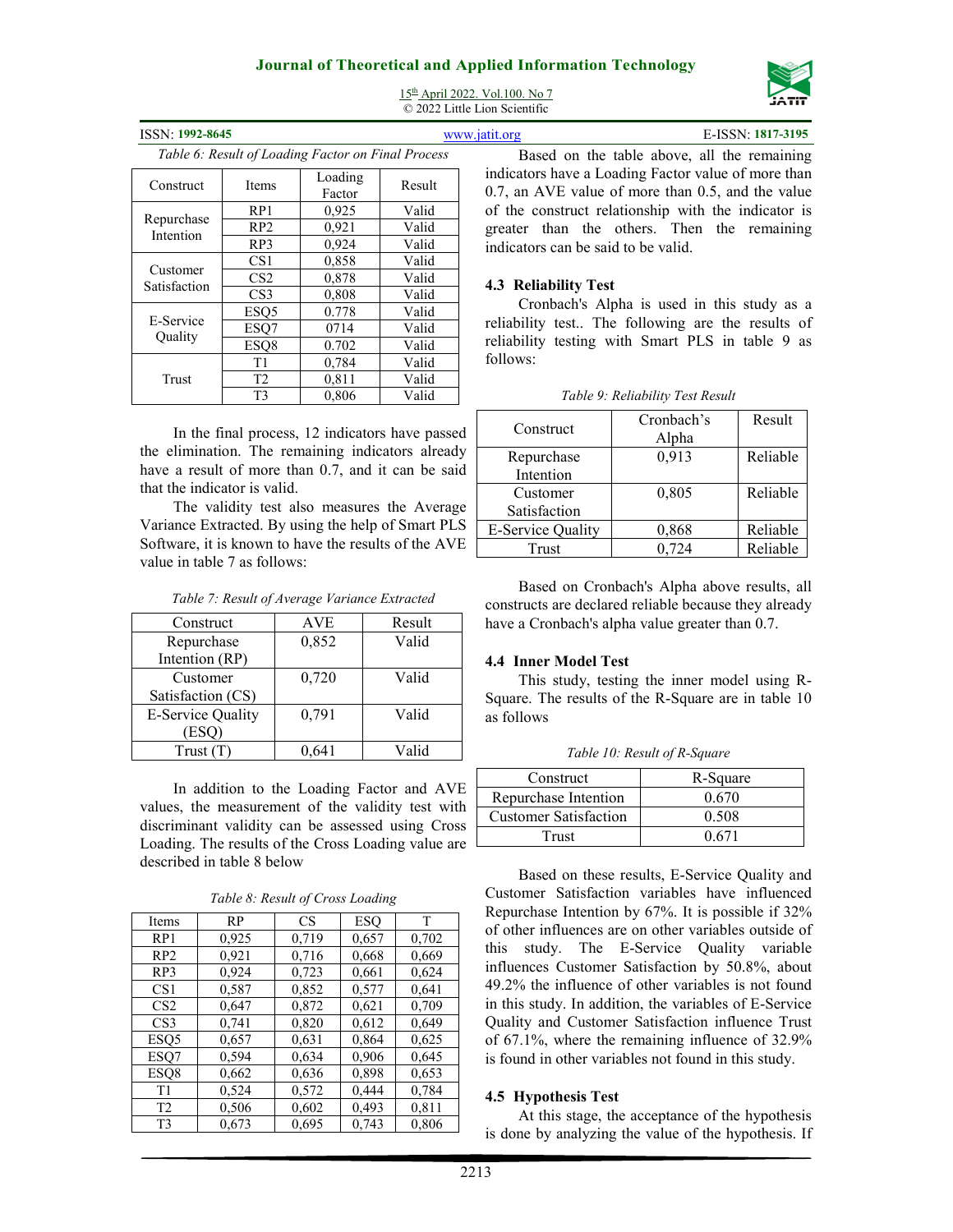

15<sup>th</sup> April 2022. Vol.100. No 7 © 2022 Little Lion Scientific

| ISSN: 1992-8645                                                                                         | www.jatit.org | E-ISSN: 1817-3195 |
|---------------------------------------------------------------------------------------------------------|---------------|-------------------|
| the T-Statistics value is higher than 1.96 and the doing e-commerce is good, it will affect the         |               |                   |
| path coefficient value is higher than 0.1, it indicates repurchase of the e-commerce user, which allows |               |                   |

path coefficient value is higher than 0.1, it indicates a significant level in testing the hypothesis. In table 11, the path coefficient values are addressed as follows:

| Relationship         | Path Coefficient |
|----------------------|------------------|
| $ESQ \rightarrow RP$ | 0.273            |
| $ESQ \rightarrow T$  | 0.326            |
| $ESQ \rightarrow CS$ | 0.712            |
| $CS \rightarrow RP$  | 0.452            |
| $T \rightarrow RP$   | 0.167            |
| $CS \rightarrow T$   | 0.554            |

*Table 11: Result of Path Coefficient*

Based on these findings, the impact of eservice quality on repurchase intention is 0.273, the impact of e-service quality on trust is 0.326, the impact of e-service quality on customer satisfaction is 0.712, the impact of customer satisfaction on repurchase intention is 0.452, the impact of customer satisfaction on trust is 0.554, and the impact of trust on repurchase intention is 0.167.

In this study, table 12 describes the results of the T-Statistics and P-Value of each relationship as follows

| Relationship         | т.<br>Statistic | P-Value | Result   |
|----------------------|-----------------|---------|----------|
| $ESQ \rightarrow RP$ | 2.622           | 0.001   | Accepted |
| $ESQ \rightarrow T$  | 4.149           | 0.000   | Accepted |
| $ESQ \rightarrow CS$ | 13.226          | 0.000   | Accepted |
| $CS \rightarrow RP$  | 3.434           | 0.009   | Accepted |
| $T \rightarrow RP$   | 1.644           | 0.101   | Rejected |
| $CS \rightarrow T$   | 7.701           | 0.000   | Accepted |

*Table 12: Result of T-Statistics and P-Value*

#### **H1**: **E-Service Quality (ESQ) has a positive and significant effect on the Repurchase Intention (RP) of E-Commerce Users.**

Based on the results in the table above, it can be seen from these results that the relationship between E-Service Quality and Repurchase intention has a significant influence. The results of T-Statistics have a value of 2,622, where the decision-making can be said to be significant if it is more than 1.96. In addition, the P-Value value has a result that is smaller than 0.05, which is 0.001. With a relationship strength of 0.273. These results are supported by previous research that states a positive relationship between E-Service Quality and Repurchase Intention [25]. This result shows that if the customer feels that the service provided when

repurchase of the e-commerce user, which allows the user to have a desire in himself to make a repeat purchase due to exemplary services on the internet.

#### **H2: E-Service Quality (ESQ) has a positive and significant effect on Trust (T) of E-commerce users.**

Based on evaluating the T-Statistics and P-Value values, there is a substantial positive effect between E-Service Quality and Trust. The T-Statistics value of the test results is 4.149. The result has a value greater than 1.96. Therefore the effect is said to be significant. In addition, the P-Value value of the test results is also smaller than 0.05, and it can be said to have a significant effect with a result of 0.000. The Path Coefficient value of 0.326 indicates the strength of the association between E-Service Quality and Trust. Previous research has supported these results, stating that there is indeed a significant positive relationship between E-Service Quality and Trust [26]. These results indicate that the existence of services through internet media that are running well can increase customer confidence in e-commerce.

#### **H3: E-Service Quality (ESQ) has a positive and significant effect on Customer Satisfaction (CS) of E-commerce users.**

Based on the results in the table above, it can be seen from these results that the relationship between E-Service Quality and Customer Satisfaction has a significant influence. The results of T-Statistics have a value of 13,226, where decision-making can be said to be significant if it is more than 1.96. In addition, the P-Value value has a result that is smaller than 0.05, which is 0.000. With a relationship strength of 0.712, it can be said that E-Service Quality has the most significant relationship with customer satisfaction. Previous research has supported these results, stating that there is indeed a significant positive relationship between E-Service Quality and Customer Satisfaction [21]. It can be said that with the service through the internet media that goes well, it can increase customer satisfaction with e-commerce where users will feel satisfied.

#### **H4: Customer Satisfaction (CS) has a positive and significant effect on the Repurchase Intention (RP) of E-Commerce users.**

It was found that Customer Satisfaction has a positive and significant effect on Repurchase Intention. It can be seen from the results of the T-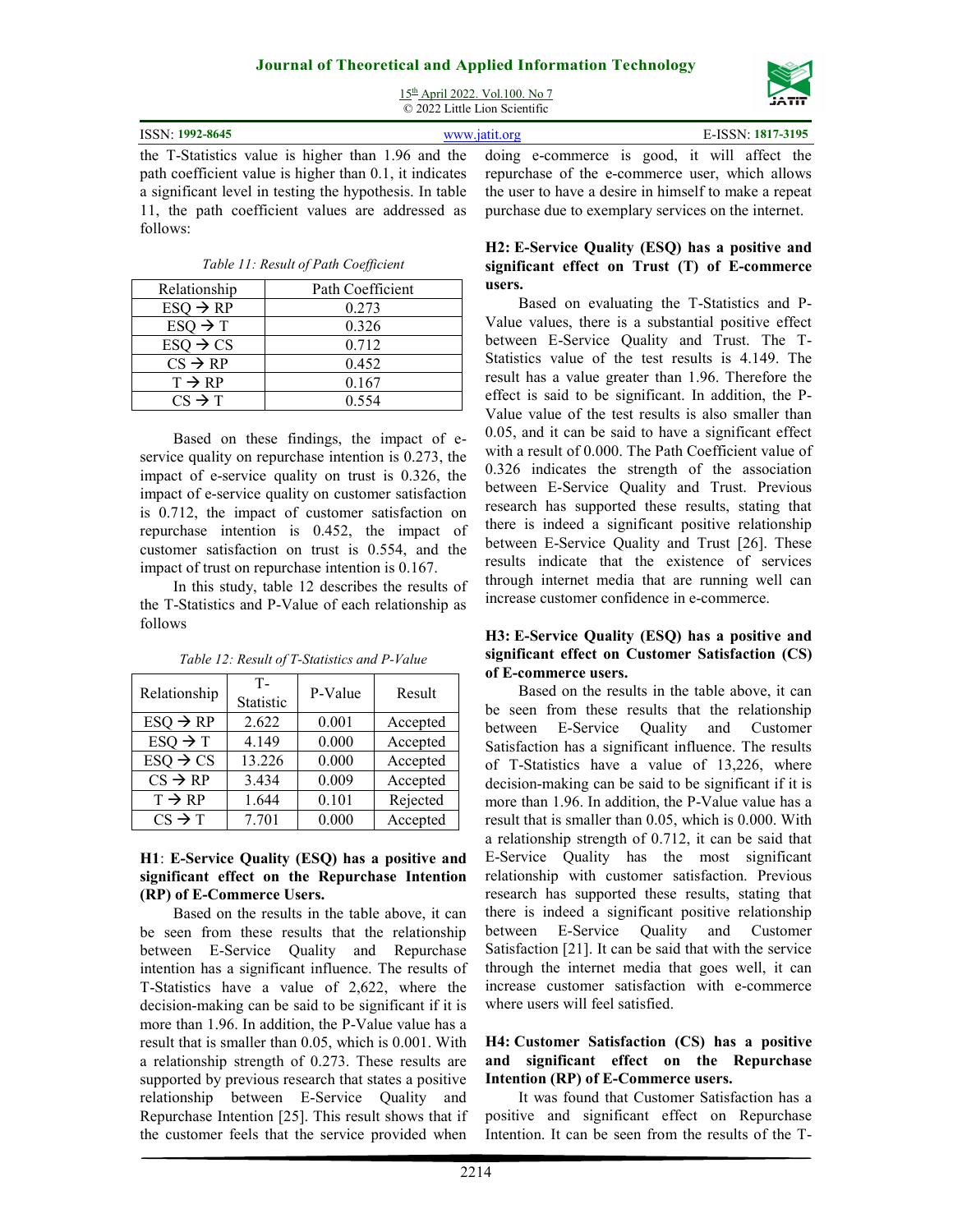15th April 2022. Vol.100. No 7 © 2022 Little Lion Scientific



ISSN: **1992-8645** www.jatit.org E-ISSN: **1817-3195** Statistics test of 3.434 and the P-Value of 0.009. **5. SUGGESTION** 

Therefore, it can be significant because the T-Statistics test results have a value greater than 1.96, and the P-Value test has a value less than 0.05. The significant influence between customer satisfaction and repurchase intention can be seen through the Path Coefficient, which is 0.452. These results are also supported by previous research, which states that if consumers are satisfied with the products or services they buy, consumers will tend to buy back from the same supplier [24]. These results can indicate that if e-commerce users are satisfied with the things provided by e-commerce, then these users have the potential to repurchase in the same ecommerce.

#### **H5: Trust (T) does not have a significant effect on the Repurchase Intention (RP) of Ecommerce users.**

Based on the results in the table above, it can be seen from these results that the relationship between Trust and Repurchase Intention does not have a significant effect. The results of T-Statistics have a value of 1.644, where the decision-making can be said to be insignificant if it is smaller than 1.96. In addition, the P-Value value has a result greater than 0.05, which is 0.101. With a relationship strength of 0.167. These results are different from previous studies that have stated a significant relationship between trust and repurchase intention [16], [24].

#### **H6: Customer Satisfaction has a positive and significant influence on the Trust of E-commerce users.**

Based on the findings in the table above, it is clear that the connection between Customer Satisfaction and Trust has a significant impact. The result of T-Statistics, which has a value of 7,701, which is where the decision-making can be said to be significant if it is more than 1.96. In addition, the P-Value value has a result that is smaller than 0.05, which is 0.000. With a relationship strength of 0.554. This result is supported by previous research that states a positive relationship between customer satisfaction and trust [27]. Customer satisfaction can increase customer trust because of the relationship between the feelings of satisfaction that customers have felt to create trust in e-commerce. If the customer is satisfied in repurchasing the ecommerce, then the customer feels confident that the e-commerce has given an exemplary commitment.

#### **5.1 Implication of Research**

Based on the findings of this study, the researcher provides recommendations related to the repurchase intention of e-commerce users or other sectors. First, because this study uses the E-Service Quality variable as one of the influencing factors, e-commerce needs to improve or improve service quality through internet media properly. Maximizing services via the internet, such as chatbots and others, makes it easier for users to reach customer service, which will provide an excellent experience to users. It can make users satisfied with the service and have the desire to repurchase the same e-commerce.

Second, service through the internet does have a relationship with customer satisfaction. In this case, e-commerce can increase the user's sense of desire and intention to repurchase by providing services following customer expectations and providing a good experience. Therefore, customers tend to feel that the excellent experience provided brings customers back to make transactions simultaneously.

Lastly, in increasing the intention of users to repurchase products in e-commerce through trust. One of them is by quickly addressing issues regarding user trust, such as the experience of the goods received is not good, or the seller does not fulfill commitments. It impacts lowering the level of trust of users. E-commerce must also improve its security to avoid data leakage and build user trust in conducting transactions. These efforts can have an impact on users to feel more secure and trust to make transactions again.

#### **5.2 Theoretical Contributions**

This research has contributed to using previous research variables relevant to related problems such as E-Service Quality, Repurchase Intention, Trust, and Customer Satisfaction. The previous research was used as a reference to measure the user's desire to repurchase, in which this study only added related variables. Each of the variables used can be used in many contexts, such as research on someone's intentions to measure someone's desire to buy or on online purchases. The trust variable can also be used to measure a person's desire to use an application. Customer satisfaction or satisfaction can also be used as a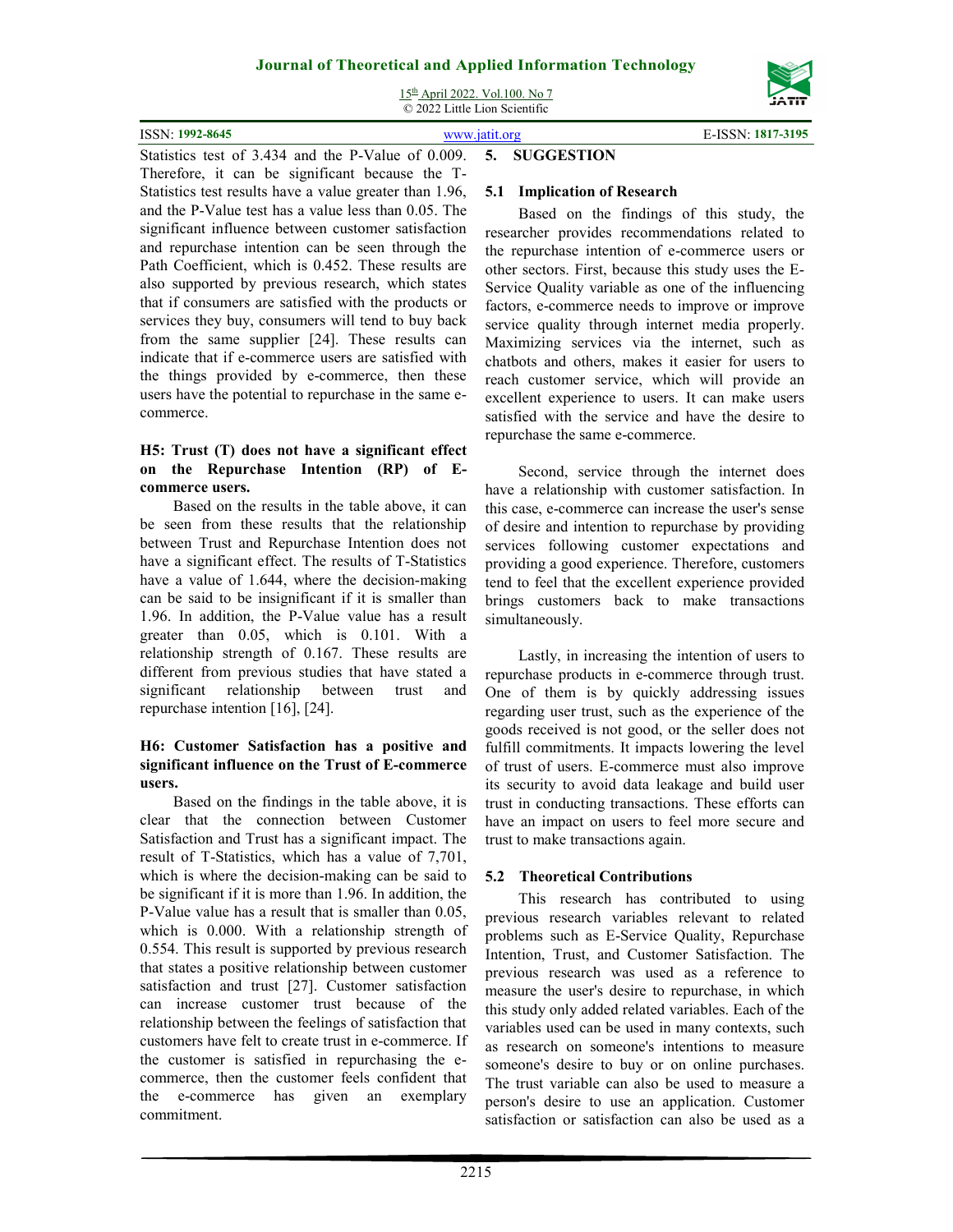# **Journal of Theoretical and Applied Information Technology**  15th April 2022. Vol.100. No 7

| -------<br>$\odot$ 2022 Little Lion Scientific                                                        |                                                    |                   |  |
|-------------------------------------------------------------------------------------------------------|----------------------------------------------------|-------------------|--|
| ISSN: 1992-8645                                                                                       | www.jatit.org                                      | E-ISSN: 1817-3195 |  |
| measuring variable in someone's desire to use the of e-services has a positive and significant impact |                                                    |                   |  |
| application. The results carried out in this study                                                    | on trust. Customer Satisfaction has a positive and |                   |  |

application. The results carried out in this study have proven that the model used is valid to date.

#### **5.3 Limitation**

This study has several limitations, one of which being the small number of respondents gathered. This study only explains the variables of e-service quality, trust, and customer satisfaction to measure the user's intention to repurchase. In addition, this study also states that other variables that affect repurchase intention are not found in this study. For future researchers, they can research with more respondents than this study to see whether the results obtained are different or not. The next researcher can analyze by adding variables related to repurchase intention, which can potentially affect repurchase intention. The next researcher can also test by modifying the relationship of this model and test the indirect relationship of this research model.

#### **6. CONCLUSION**

E-commerce has become a trend in Indonesia to become a place to make purchases. One of the ecommerce that occupies the top three with unicorn status is the e-commerce that has the most complaints and results in users not choosing the ecommerce as the primary choice for repurchasing. The researcher's goal with this study is to discover what characteristics impact e-commerce user's repurchase intentions.

SMART PLS software was utilized to analyze data from 125 respondents in this study. According to the findings of this study, E-Service Quality and Customer Satisfaction have an impact on Repurchase Intention. However, Trust does not have a significant effect on the Repurchase Intention of these e-commerce users. On the other hand, it was found that E-Service Quality does have a significant influence on Trust and Customer Satisfaction, and Customer Satisfaction also influences Trust. These results have stated the factors that influence repurchase intention which is in line with the objectives of this study.

E-commerce needs to continue to improve the security of transaction data and long-term user trust so that users feel the satisfaction of having made a transaction again and have the ability to make a repeat purchase. Based on the findings given in the previous section, it is possible to infer that E-Service Quality has a considerable impact on E-Commerce Users' Repurchase Intention. The quality

on trust. Customer Satisfaction has a positive and large influence on E-Service Quality, and Customer Satisfaction has a positive and strong influence on Repurchase Intention. Customer Satisfaction has a good and considerable impact on Trust, while Trust has little impact on Repurchase Intention.

#### **REFERENCES**

- [1] A. M. Pratama, "Pengguna Internet Indonesia hingga Kuartal II 2020 Capai 196,7 Juta Orang," *KOMPAS.com*, Jakarta, Nov. 09, 2020.
- [2] D. H. Jayani, "Tren Pengguna E-Commerce Terus Tumbuh : Pengguna dan Tingkat Penetrasi E-Commerce di Indonesia 2017- 2023," *Databoks*, Oct. 10, 2019. https://databoks.katadata.co.id/datapublish/201 9/10/10/tren-pengguna-e-commerce-2017-2023 (accessed Jun. 26, 2021).
- [3] H. Purnomo, "Masih Bingung Apa Itu Unicorn? Ini Penjelasannya," *CNBC Indonesia*, 2019. https://www.cnbcindonesia.com/tech/20190217 222913-37-56031/masih-bingung-apa-ituunicorn-ini-penjelasannya.
- [4] D. J. Bayu, "10 E-commerce dengan Pengunjung Terbesar pada Kuartal IV 2020 : Pengunjung Bulanan Situs E-Commerce (Kuartal IV 2020)," *Databoks*, Nov. 02, 2021. .
- [5] A. Rizal, "Jadi e-Commerce Paling Banyak Dikomplain, Ini Penjelasan Bukalapak dan JD.ID," *InfoKomputer*, Jan. 17, 2020. .
- [6] L. Jia, C. Cegielski, and Q. Zhang, "The effect of trust on customers' online repurchase intention in consumer-to- consumer electronic commerce," *Journal of Organizational and End User Computing*, vol. 26, no. 3. IGI Global, pp. 65–86, Jul. 01, 2014, doi: 10.4018/joeuc.2014070104.
- [7] Arineda, "Forum Surat Pembaca," *Kaskus*, Feb. 12, 2018. https://kask.us/iviHk (accessed Apr. 25, 2021).
- [8] M. Ridwan, "Surat Pembaca : BukaLapak Mempersulit Konsumen," *Kompas.com*, Apr. 21, 2017. .
- [9] P. Sitohang, "Suara Pembaca : Barang Diterima Rusak, Bukalapak Menutup Komplain Sepihak," *Detiknews*, Jul. 30, 2019. https://news.detik.com/suara-pembaca/d-4645251/barang-diterima-rusak-bukalapakmenutup-komplain-sepihak (accessed Apr. 25, 2021).
- [10] T. S. H. Pham and M. F. Ahammad, "Antecedents and consequences of online